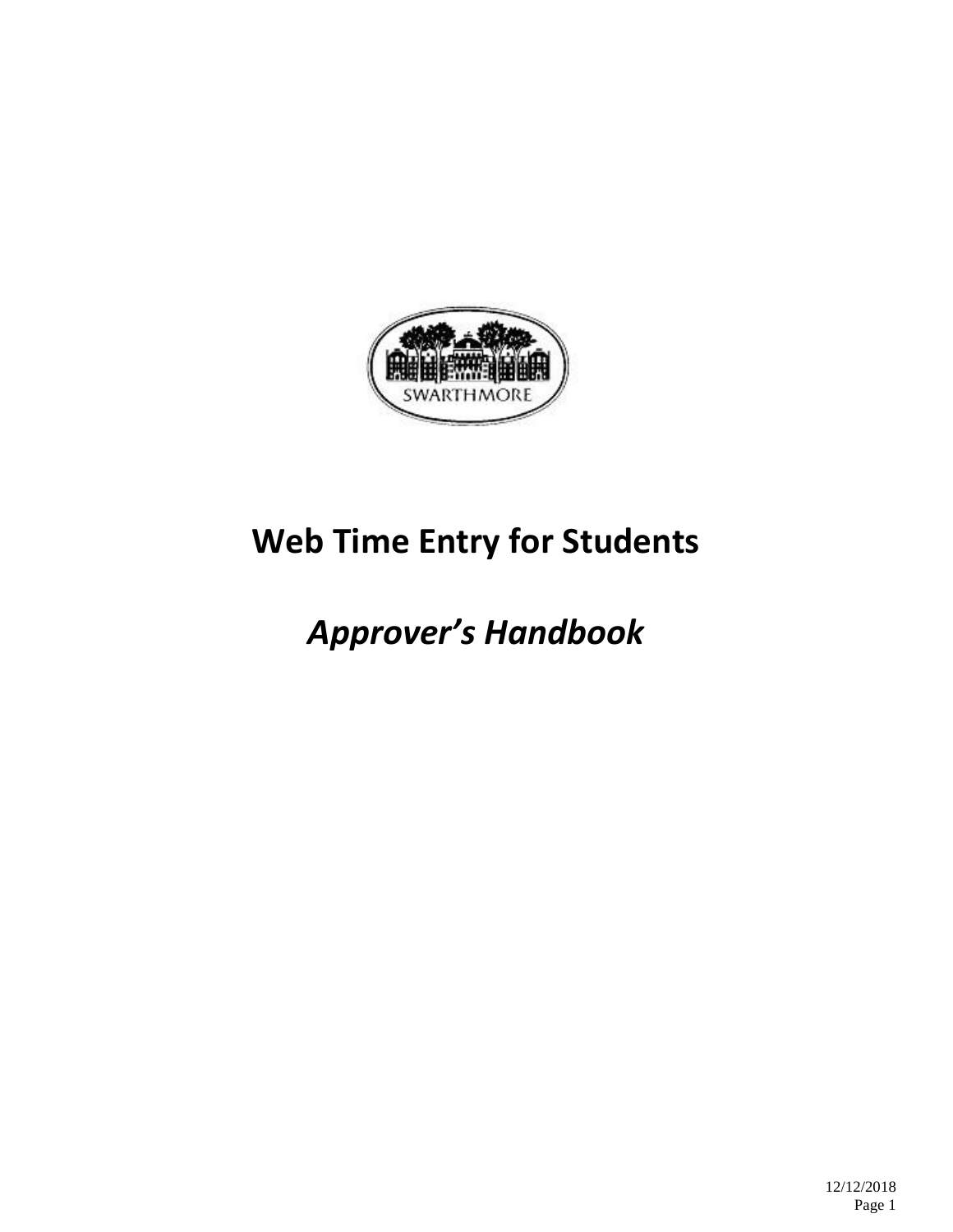#### **Table of Contents**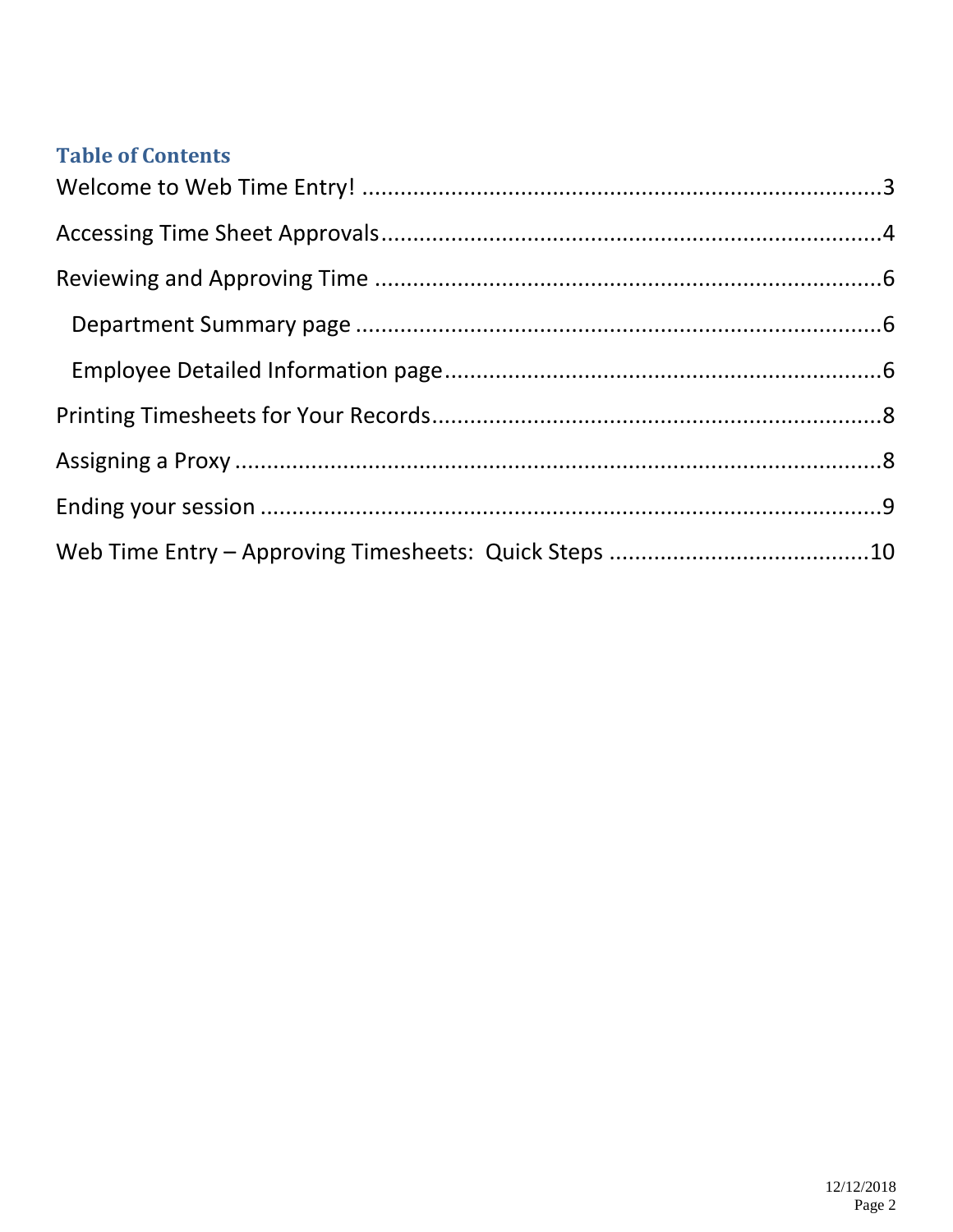### <span id="page-2-0"></span>**Welcome to Web Time Entry!**

The Web Time Entry system allows students to individually log onto a secure website and enter the hours worked at their campus jobs online from any computer anywhere. The student's time is then approved online by the campus employer and sent electronically to Payroll for processing.

This handbook outlines the process used by campus employers to approve the hours their student employees have worked each pay period.

If you have any questions, please call or email:

Karen Phillips Director of Payroll Email[: kphilli1@swarthmore.edu](mailto:kphilli1@swarthmore.edu) Phone: 610.328.8395 Office: 101 S. Chester Road, Human Resources

Susan Watts Payroll Coordinator Email: [swatts1@swarthmore.edu](mailto:swatts1@swarthmore.edu) Phone: 610.328.8677 Office: 101 S. Chester Road, Human Resources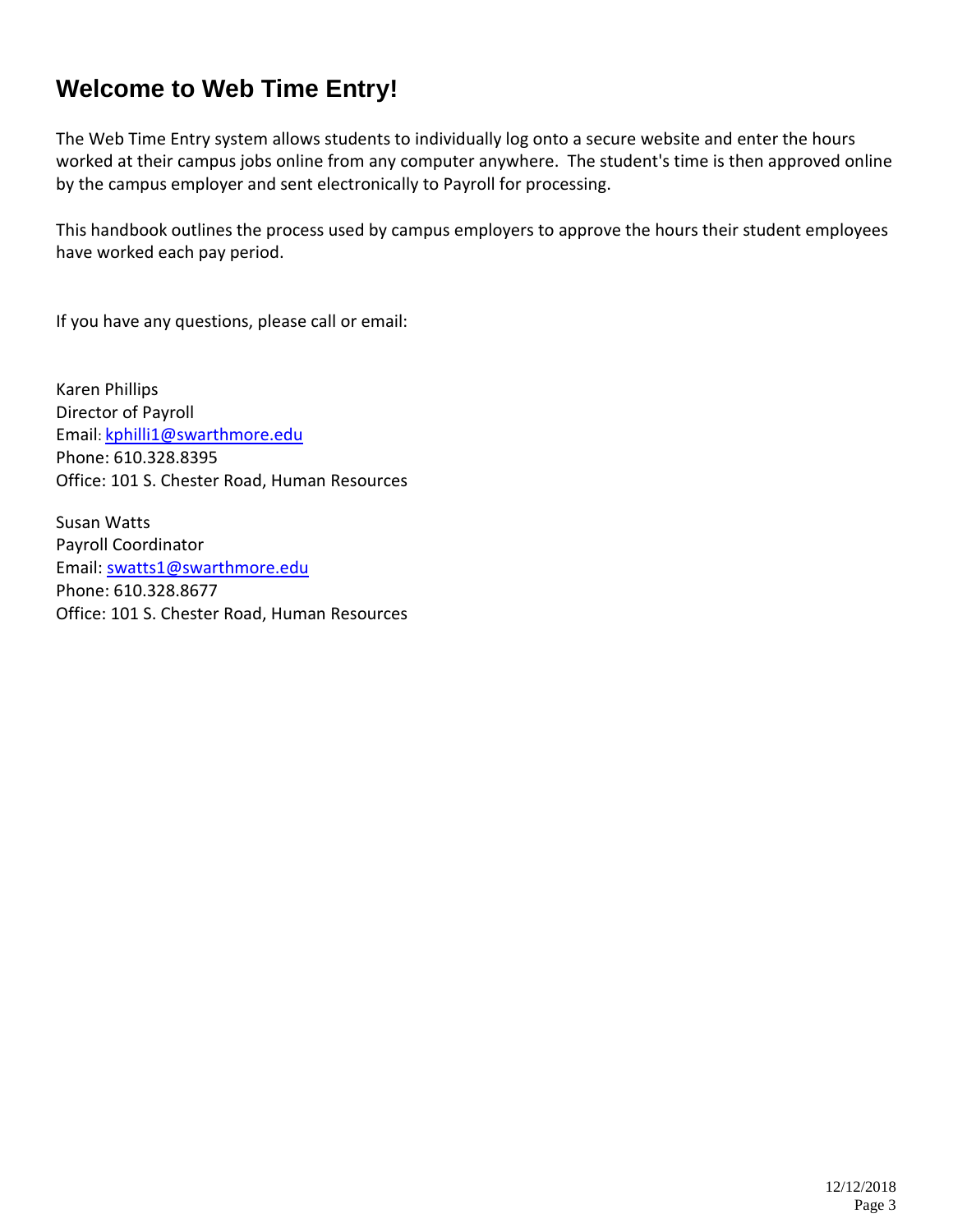### <span id="page-3-0"></span>**Accessing Time Sheet Approvals**

- 1. Access mySwarthmore through this link [https://myswat.swarthmore.edu/pls/twbkwbis.P\\_WWWLogin](https://myswat.swarthmore.edu/pls/twbkwbis.P_WWWLogin)
	- a. Enter your User ID and password. *Remember: never share your password!*
- 2. Once logged in, click the **Employee** link



3. Click the **Time Sheet - [Submit or Approve](https://myswat.swarthmore.edu/pls/bwpktais.P_SelectTimeSheetRoll)** link

| <b>Employee Main Menu</b>                                                                                                                                                                                                                                                                                                                                                  |
|----------------------------------------------------------------------------------------------------------------------------------------------------------------------------------------------------------------------------------------------------------------------------------------------------------------------------------------------------------------------------|
| Every effort has been made to provide the most accurate, up-to-date information. In the event this information appears incomplete or requires updating,<br>contact humanresources@swarthmore.edu or stop by the main office in Pearson, Room 110. The College will not be held responsible for problems or damages<br>that arise from reliance on this website's material. |
| <b>Benefits and Deductions</b><br>View your retirement plans, health insurance information, flex spending accounts and miscellaneous deductions.<br>Pay Information<br>View your Direct Deposit information; View your Earnings and Deductions History; View your Pay Stubs.                                                                                               |
| <b>Tax Forms</b><br>View your W-4 information; View your W-2 form.<br>Sick and Vacation Balances and History<br>Time Sheet - Submit or Approve<br>`lick here<br>Submit/Approve Time Sheet                                                                                                                                                                                  |

- 4. **Access time sheets for approval**
	- a. Click on the **Approve or Acknowledge Time** radio button. If you are acting as a proxy for someone (see Section 10 for how to assign a proxy), click the check box next to the "Act as Proxy" box and select the name of the person for whom you are acting as a proxy. If you are acting as yourself, leave the "Act as Proxy" box set to "Self."

| <b>Time Reporting Selection</b> |                                                                                                                 |
|---------------------------------|-----------------------------------------------------------------------------------------------------------------|
|                                 | Consider Select a name from the pull-down list to act as a proxy or select the check box to act as a Superuser. |
| <b>Selection Criteria</b>       |                                                                                                                 |
|                                 | My Choice                                                                                                       |
| Access my Time Sheet:           | O                                                                                                               |
| Access my Leave Report:         | $\subset$                                                                                                       |
| Access my Leave Request:        | $\sim$                                                                                                          |
| Approve or Acknowledge Time: ©  |                                                                                                                 |
| Act as Proxy:                   | Self $\vee$                                                                                                     |
| Act as Superuser:               | п                                                                                                               |
| Select                          | Proxy Set Up                                                                                                    |

- b. Click on the **Select** button. You will not be acting as a Superuser.
- 5. **Choose the department and the pay period.**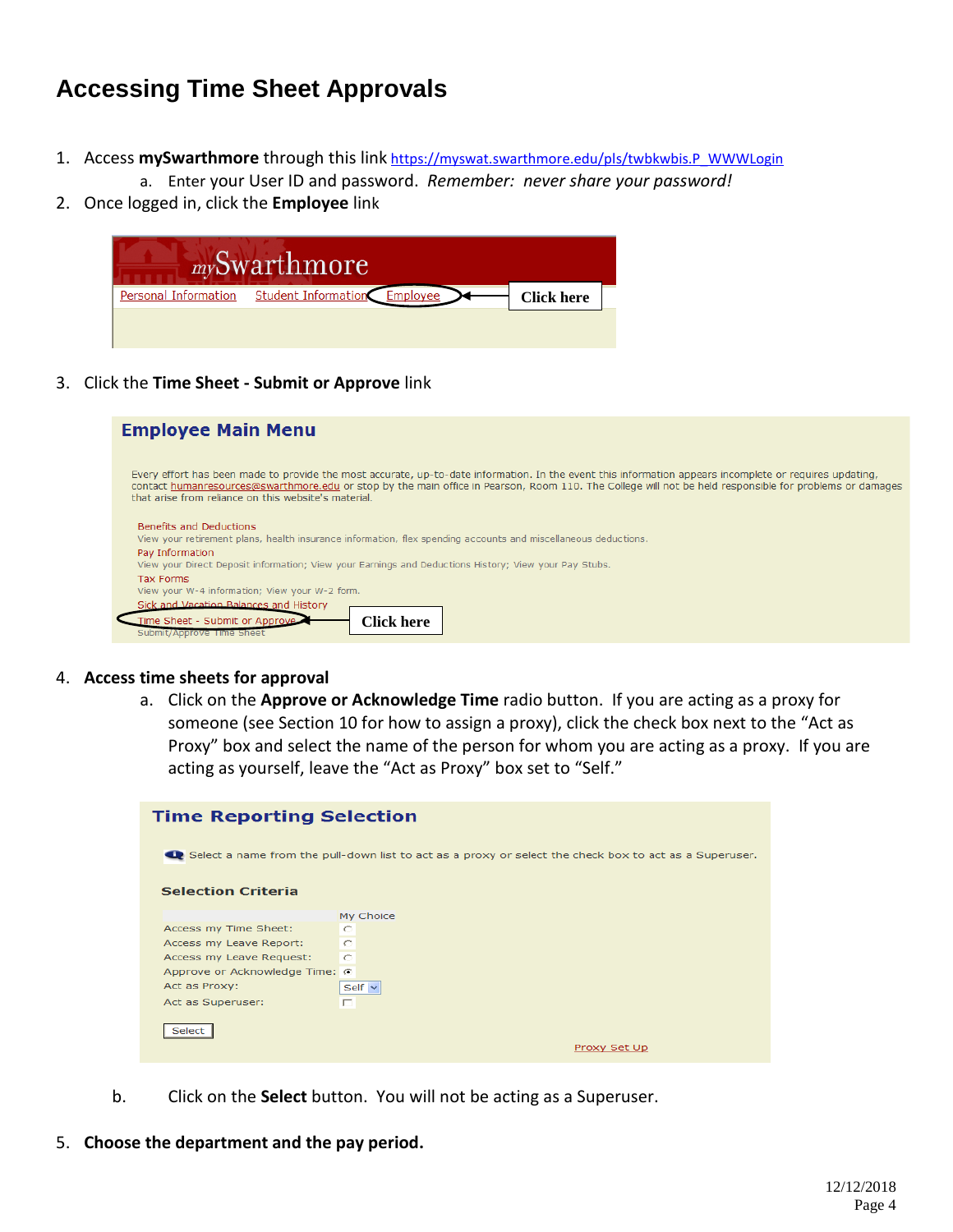- a. If you have more than one department to approve, choose the department by clicking on the radio button under **My Choice.**
- b. Choose the correct time period you wish to approve. (Past pay periods will remain visible during the academic year. It is not possible to make any changes in them.) Select the sort order in which you wish the records to be displayed.
	- i. Note: You may review Pay Period and corresponding dates at the Human Resources website: *www.swarthmore.edu/hr -> Payroll -> Paycheck Schedule*
- c. Click the **Select** button. You will be directed to the Department Summary Page

#### **Approver Selection**

Select the department from My Choice and choose the pay ID and period from the pull-down list. Determine the sort order and choose Select to access the records.

#### **Time Sheet**

| Department and Description My Choice Pay Period |  |                                    |
|-------------------------------------------------|--|------------------------------------|
| S, 4010, Admissions Office G                    |  | ST, Feb 22, 2009 to Mar 07, 2009 v |
| S, 5435, Payroll                                |  | ST, Feb 22, 2009 to Mar 07, 2009 v |

#### **Sort Order**

|                                                   |   | My Choice |
|---------------------------------------------------|---|-----------|
| Sort employees' records by Status then by Name: G |   |           |
| Sort employees' records by Name:                  | O |           |
|                                                   |   |           |

Select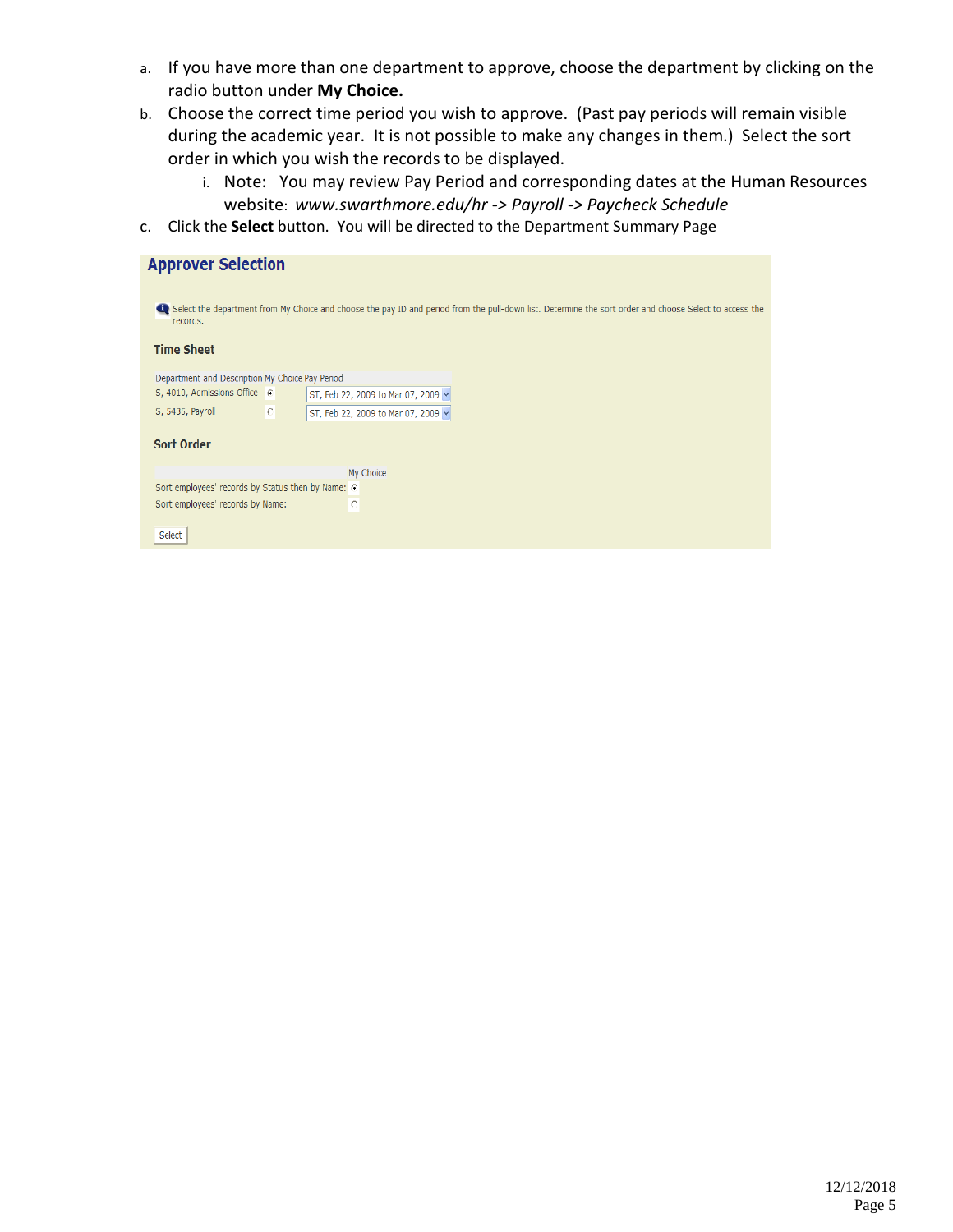# <span id="page-5-0"></span>**Reviewing and Approving Time**

#### <span id="page-5-1"></span>*Department Summary page*

The Department Summary page shows the status of students' timesheets in the selected department. You can only approve **Pending** records. Student employees who have not submitted their time sheet for approval will either appear as **In Progress** (time sheet has been started) or **Not Started** (time sheet has not been initiated).

- 1. To view detail of hours worked by day and type for each student, click on the student's name. This will take you to the **Employee Detailed Information** page. You are strongly encouraged to approve hours from the Employee Detailed Information Page, which shows the hours entered by day. In order to meet Federal regulations, you are certifying, by your approval, that the student employee actually worked the hours indicated.
- 2. However, you may approve hours on the Summary Page. To approve a student employee's time from this page, click on the check box under **Approve or FYI** and then press the **Save** button. A message will appear indicating that the time was successfully approved, and the student(s) will move into the Approved status. If you have approved hours from this page, you are now finished and you may now exit the system.
- 3. The **Reset** button only serves to clear a checkmark you have put in a checkbox, before you press the **Save** button.



#### <span id="page-5-2"></span>*Employee Detailed Information page*

The Employee Detailed Information page shows in full detail the total hours worked by the student, including hours worked per day during the pay period. From this page, the approver can do the following: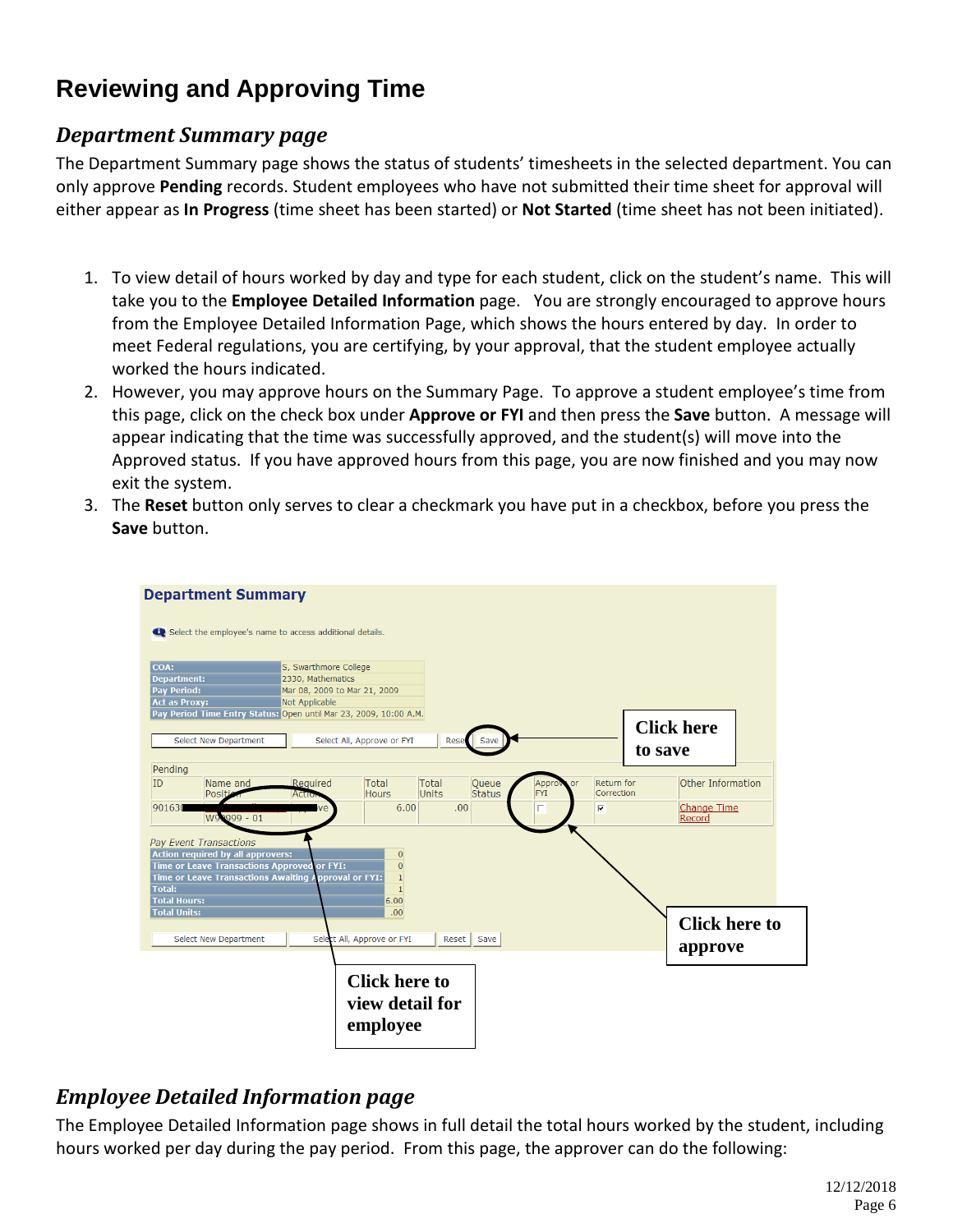- 1. **Approve**: Approves the time.
- 2. **Return for Correction:** Returns the Time Sheet for correction
- 3. **Delete**: Pressing this button will delete the student's timesheet this data will be completely lost!!! If you accidentally press this button, a box will pop up asking you if you are sure you want to delete the transaction.
- 4. **Add Comment**: The approver can add a comment to the record. This comment can be viewed by you and the student.
- 5. **Change Record**: If necessary, the approver can change the time that has been entered by the student, before approving it. You must notify the student if you do this!

| <b>Time Sheet</b>                  |                            |                                                 |                                                                                 |                                              |                                   |                                                     |                                                                                                                                                                       |                             |                |                                         |                 |                                                    |                                                                                |                                                       |                                       |                        |                                                          |                        |                                                                                                                                                                                                                                                                                                                                           |
|------------------------------------|----------------------------|-------------------------------------------------|---------------------------------------------------------------------------------|----------------------------------------------|-----------------------------------|-----------------------------------------------------|-----------------------------------------------------------------------------------------------------------------------------------------------------------------------|-----------------------------|----------------|-----------------------------------------|-----------------|----------------------------------------------------|--------------------------------------------------------------------------------|-------------------------------------------------------|---------------------------------------|------------------------|----------------------------------------------------------|------------------------|-------------------------------------------------------------------------------------------------------------------------------------------------------------------------------------------------------------------------------------------------------------------------------------------------------------------------------------------|
|                                    |                            |                                                 |                                                                                 | 2009                                         | 2009                              | 2009                                                | 2009                                                                                                                                                                  |                             |                |                                         | 13,             |                                                    |                                                                                |                                                       | 2009                                  | 2009                   | 2009                                                     | 200                    |                                                                                                                                                                                                                                                                                                                                           |
|                                    |                            |                                                 |                                                                                 |                                              |                                   |                                                     |                                                                                                                                                                       |                             |                |                                         |                 |                                                    |                                                                                |                                                       |                                       |                        |                                                          |                        |                                                                                                                                                                                                                                                                                                                                           |
| <b>Total Units:</b>                |                            |                                                 |                                                                                 |                                              |                                   |                                                     |                                                                                                                                                                       |                             |                |                                         |                 |                                                    |                                                                                |                                                       |                                       |                        |                                                          |                        |                                                                                                                                                                                                                                                                                                                                           |
|                                    |                            |                                                 |                                                                                 |                                              |                                   |                                                     |                                                                                                                                                                       |                             |                |                                         |                 |                                                    |                                                                                |                                                       |                                       |                        |                                                          |                        |                                                                                                                                                                                                                                                                                                                                           |
| 2009                               |                            |                                                 |                                                                                 |                                              |                                   |                                                     | Mar<br>13,<br>2009                                                                                                                                                    |                             |                | 2009                                    |                 |                                                    | 2009                                                                           |                                                       |                                       |                        | Mar<br>20,<br>2009                                       | <b>Mar 21,</b><br>2009 |                                                                                                                                                                                                                                                                                                                                           |
| 09:00<br>AM.<br>11:00<br><b>AM</b> |                            |                                                 |                                                                                 |                                              |                                   |                                                     |                                                                                                                                                                       |                             |                |                                         |                 |                                                    |                                                                                |                                                       |                                       |                        |                                                          |                        |                                                                                                                                                                                                                                                                                                                                           |
|                                    | 11.<br><b>Total Hours:</b> | <b>Previous Menu</b><br>Rate<br>Time In and Out | <b>Employee ID and Name:</b><br>Mar 08, Mar 09,<br>2009<br>09:00 AM<br>01:00 PM | <b>Employee Details</b><br>Approve<br>6<br>6 | $\circ$<br><b>Mar 10,</b><br>2009 | $\overline{2}$<br>$\overline{2}$<br>Mar 11,<br>2009 | Select Next or Previous to access another employee.<br>W99999-01 Math Tutor<br><b>Return for Correction</b><br>Hours Units Mar 08, Mar 09, Mar 10,<br>Mar 12,<br>2009 | 901630836 Sarah Bradlee Apt | <b>Mar 11,</b> | <b>Change Record</b><br>Mar 14,<br>2009 | Mar 12,<br>2009 | Routing Queue   Account Distribution<br><b>Mar</b> | <b>Transaction Status:</b><br><b>Delete</b><br>2009<br>Mar 15, Mar 16,<br>2009 | <b>Department and Description:</b><br>Mar 14,<br>2009 | <b>Add Comment</b><br>2009<br>Mar 17, | <b>Mar 18.</b><br>2009 | Pendina<br>Mar 15, Mar 16,<br>Mar 17,<br>Mar 19,<br>2009 | S 2330 Mathematics     | Earnings Shift Special Total Total Sunday , Monday , Tuesday , Wednesday, Thursday , Friday , Saturday , Sunday , Monday , Tuesday , Wednesday, Thu<br><b>Mar 18.</b><br><b>Mar</b><br>Earnings Sunday , Monday , Tuesday , Wednesday, Thursday , Friday , Saturday , Sunday , Monday , Tuesday , Wednesday, Thursday , Friday , Saturday |

6. Before exiting, be sure to verify that the Transaction Status of the student employees whom you approved has been changed from Pending to Approved.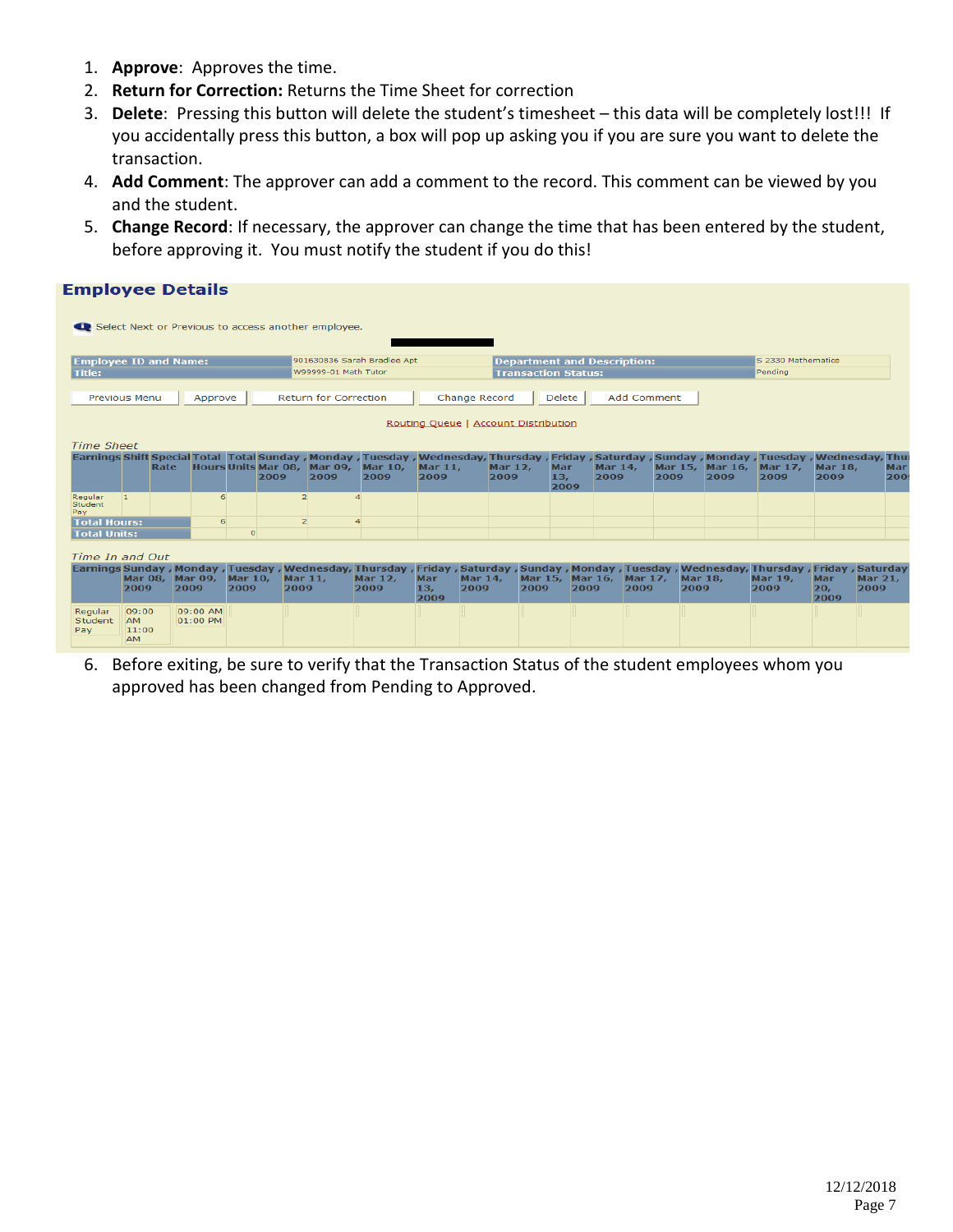## <span id="page-7-0"></span>**Printing Timesheets for Your Records**

Past timesheets will remain visible during the academic year. If you also want to keep a printed copy for your records, you may make a screen print from the **Employee Detailed Information** page or any other page, but you will need to reduce the text size in order to have the timesheet print all on one page:

- 1. From the Edit pull-down menu at the top of the web page, click on Select All.
- 2. From the View pull-down menu at the top of the web page, click on Text Size/Smallest.
- 3. From the File pull down menu at the top of the web page, click on Page Setup, and choose Landscape. Hit OK.
- 4. Print the timesheet by clicking on the printer icon at the top of the web page.

## <span id="page-7-1"></span>**Assigning a Proxy**

Approvers must be set up in the system by payroll personnel. However, approvers are responsible for setting up their own proxies within Banner Web Time Entry. Each supervisor must have one or more proxies who can approve time sheets in his/her absence. A proxy cannot be a student employee. The proxy must be able to verify that the student has worked the hours submitted.

It is important that your student employees know who your proxy is, in case you are absent the day that timesheets must be approved. You are responsible for notifying your student employees who your proxy is.

1) Enter mySwarthmore and Click on Time Sheet - Submit or Approve link



2) Select Proxy Set Up (in center bottom of webpage)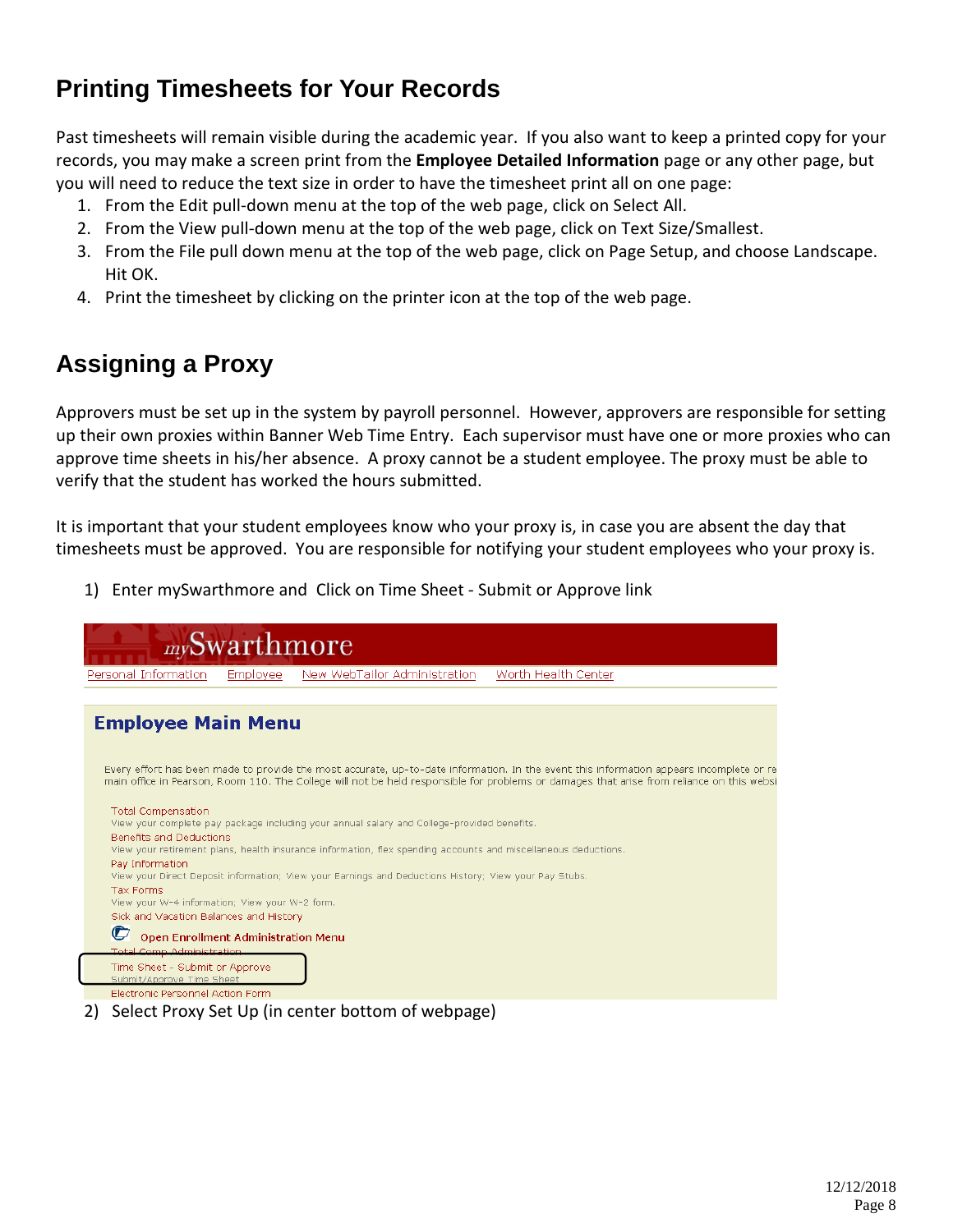| <b>Time Reporting Selection</b> |                                                                                                                     |  |
|---------------------------------|---------------------------------------------------------------------------------------------------------------------|--|
|                                 | Conservation select a name from the pull-down list to act as a proxy or select the check box to act as a Superuser. |  |
| <b>Selection Criteria</b>       |                                                                                                                     |  |
|                                 | My Choice                                                                                                           |  |
| Access my Time Sheet:           | $\circ$                                                                                                             |  |
| Access my Leave Report:         | $\circ$                                                                                                             |  |
| Access my Leave Request:        | $\circ$                                                                                                             |  |
| Approve or Acknowledge Time: @  |                                                                                                                     |  |
| Approve All Departments:        | П.                                                                                                                  |  |
| Act as Proxy:                   | Self<br>$\blacktriangledown$                                                                                        |  |
| Act as Superuser:               | $\Box$                                                                                                              |  |
| Select                          | Proxy Set Up                                                                                                        |  |

3) On the Proxy Set Up page, select the Approver by Proxy from the list of users in the drop down list. Check the Add box and click Save.

| <b>Proxy Set Up</b>                                    |                         |                   |
|--------------------------------------------------------|-------------------------|-------------------|
| <b>Name</b><br>Kimberly Miller Fremont, KFREMON1<br>۰I | $\overline{\mathbf{v}}$ | <b>Add Remove</b> |
| Save                                                   |                         |                   |
|                                                        |                         |                   |
|                                                        |                         |                   |

### <span id="page-8-0"></span>**Ending your session**

Log off of your web session, especially if using a public machine, by clicking the **EXIT** link at the top right hand corner of the web page, and then close your browser.